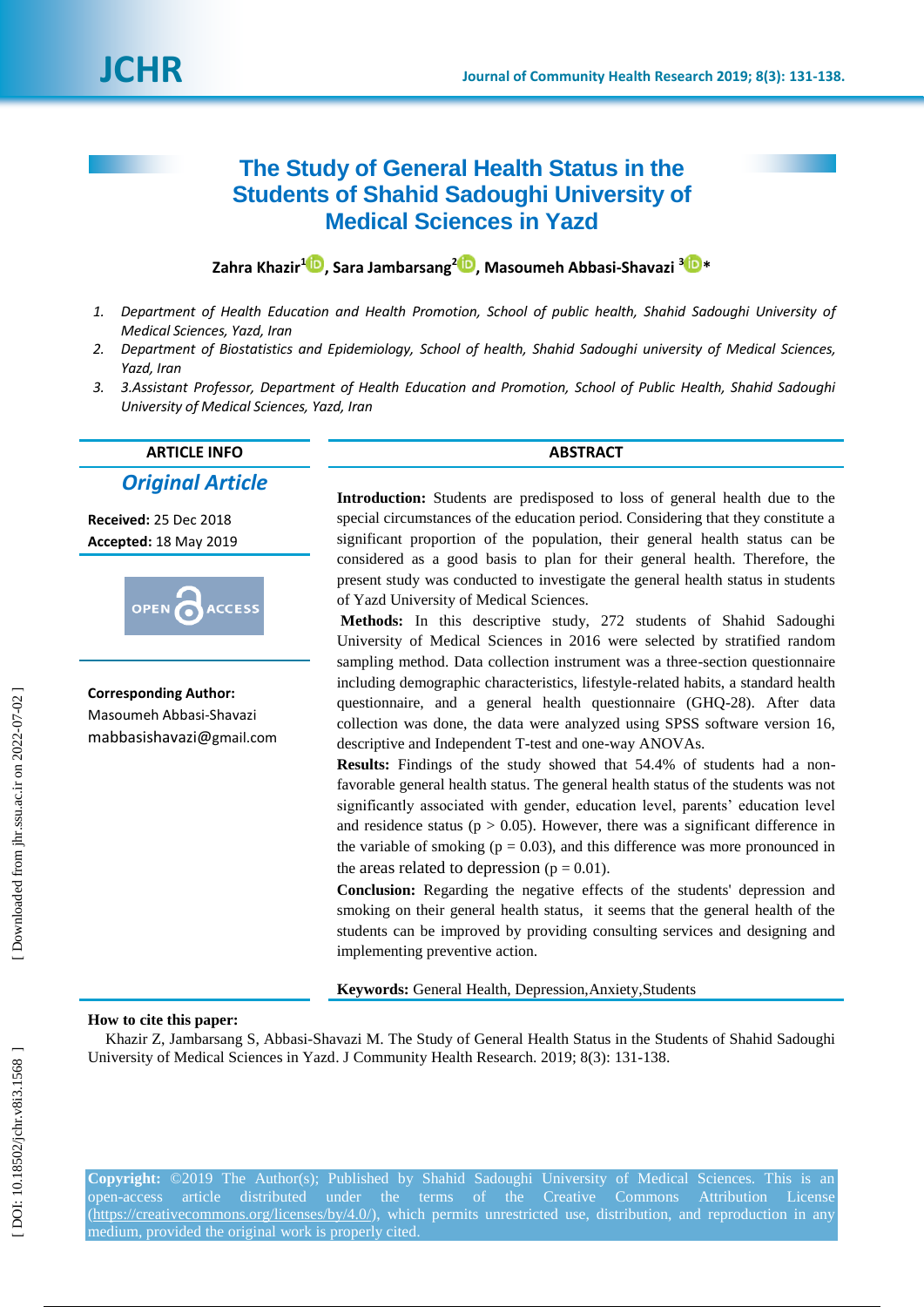## **Introduction**

Mental health is considered as one of the determinants of people's general health, which means to feel good and to be confident of self-efficacy, self-reliance, competitiveness, intergenerational belonging, and self -actualization of potential intellectual. Mental health plays an important role in ensuring the dynamism and efficiency of any society (1). Deprivation of mental health will cause many problems(2). Due to the population growth, development of urbanization and industrialization, mental illnesses are the leading cause of disability and early death, which their high prevalence has caused these problems to be considered as a health priority in all societies (3). University students, as the spiritual resources of the society and the future makers of the countries, are the most talented, creative, and diligent forces in any country. Paying attention to the educational status of the students is a step toward sustainable development, which has been focused on in recent years (4). Academic education can be a stressful period because of the presence of numerous factors. In other words, beginning to study at a university is a highly sensitive period in the life of active and efficient forces, and most often this period is also accompanied by major changes in the lives of individuals, especially in social and human relationships. Exposure to such situations is often associated with stress, concern, and excitement; therefore, the performance , efficiency and ultimately mental health of the individual are affected. Considering the increased stress levels in the university students, it can be expected that some of them, especially female students with higher level of vulnerability, are at the risk of developing certain mental illnesses (5 - 9). According to WHO report, about 500 million people in the world are infected to one of mental diorders which about 50% of them are infected to moral disorders such as depression, stress and anxiety (1 0). The results of a study in China showed that women suffer from stress more than men (1 1). In a study conducted on medical students in an Army Medical University in 2009 indicated general health disorders in the students

(1 2). Furthermore, the results of a study on medical students in Kurdestan Medical University showed that 40.2% of the students were not mentally healthy (1 3). Students of medical sciences, in addition to problems similar to other university students, have their own special problems including mental and emotional stress of the environment, dealing with patients' issues and problems, the length of their education and lack of bright career future, so they seem to be at higher risk of developing mental health illnesses ( 1 4 ) . Most studies done on the general health of the students of Yazd University of Medical Sciences, reviewed their overall health status and so far, no study has bee n done to examine the relationship between this variable and factors such as smoking, drinking coffee and listening to music before sleeping. In this study, the general health status of students including physical health, social functioning, depression , anxiety, and some related factors were studied to identify the factors related to mental and physical health in the students so that the means to promote the health of this subpopulation, who are the country's future assets and at a critical period in lifetime, will be provided by proper planning. Moreover, identifying the factors that might endanger the health of the students in different ways can prevent qualitative educational decline, which investigation is of particular importance.

## **Methods**

In this cross -sectional descriptive study, 272 students of Yazd University of Medical Sciences in 2016 were selected by stratified random sampling method. Each faculty was considered as a category and proportion of the number of the students in each faculty , and the sampling was done randomly. Sample size was calculated at 300 individuals according to a similar study ( 1 2) using a sample size calculation formula with 95% confidence level, standard deviation of 11 and accuracy of 1.25.

All the students participated in the study with full consent . To observe research ethics, students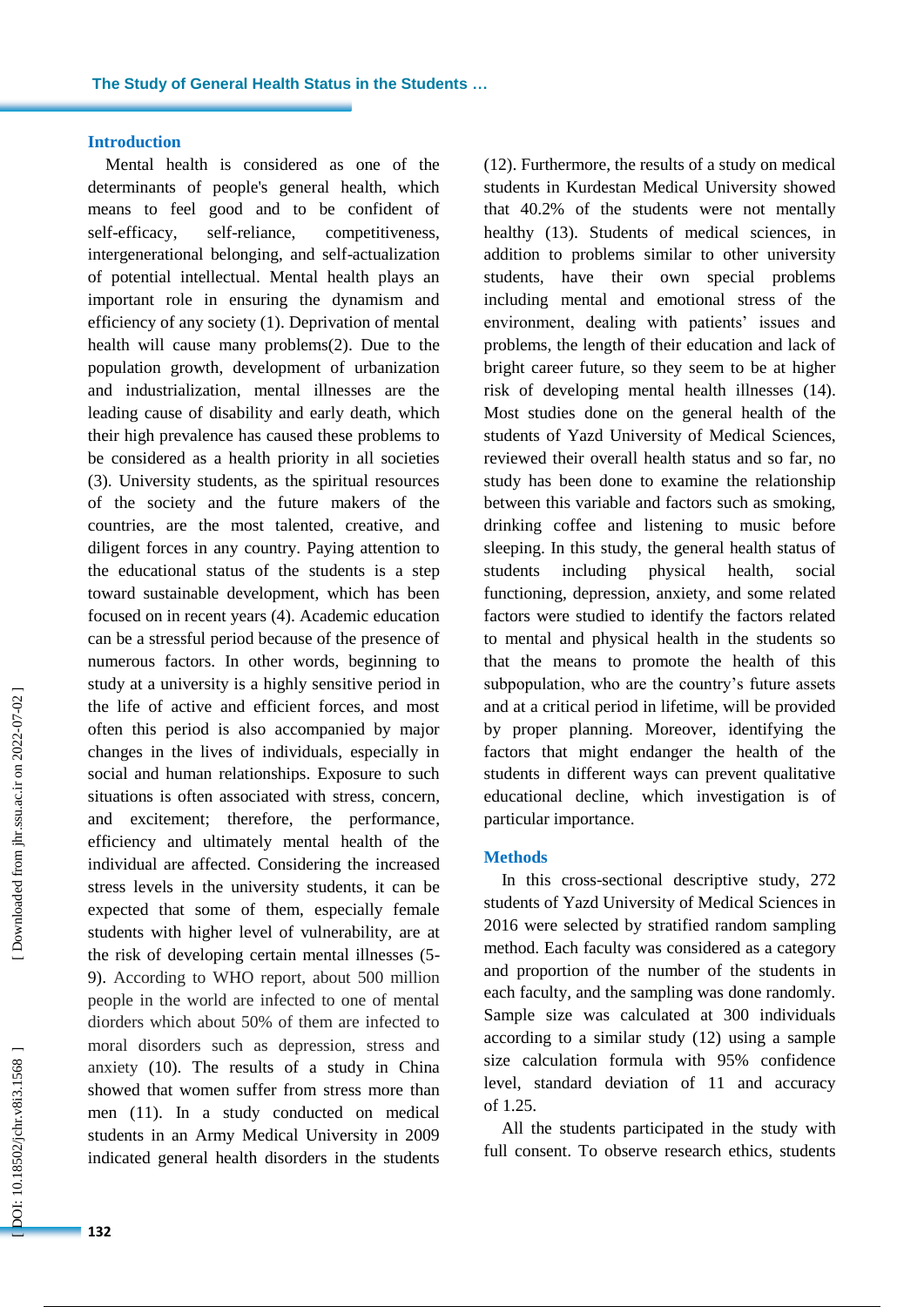were assured that their information would be kept confidential, their names or IDs would not be associated with their responses, and the results of the research would be published as anonymous . Questionnaires were completed by the participants in the presence of the interviewer. The study protocol was approved by the Ethics Committee of Shahid Sadoughi University of Medical Sciences. Data gathering instrument was a questionnaire of demographic information, a questionnaire of lifestyle habits including smoking, coffee drinking every day, listening to music before bed , and general health questionnaire (GHQ) -28.

This questionnaire was develo ped by Goldberg and has four subscale s. The items are rated on a 4 point Likert scale (0: never; 1: almost never; 2: sometimes; 3: often) and the maximum possible score on the questionnaire is 84. To differentiate the students with problem from those without problem, the cutoff point of 23 was used. A total score of over 23 on the questionnaire indicates mental disorders and a total score below 23 represents mental health. For each of the subscales of physical health, depression, anxiety, and social functioning, cut off score was considered to be 6. Scores above 6 represented the lack of health and scores below 6 represents as being healthy  $(15)$ . The validity of this questionnaire has been investigated and approved in an Iranian community in Tehran ( 1 5, 1 6). Moreover, various studies in Iran have reported the reliability of this questionnaire to range between 8 8% and 9 6 % (1 7, 1 8 ). The data were analyzed by the SPSS version 16 using the indices of central tendency (mean, standard deviation, percentage, and frequency), *t*-test, chi-square, and one-way ANOVA .Independent t -test was used to assess the variance of general health score based on gender, educational level, residence history in the dormitory, daily coffee consumption and listening to music before sleeping and in order to assess the mean difference of general health score by the age group, education and occupation of the parents,

one -way ANOVA analysis was used. Chi -square test was used to determine the status and distribution of the level of general health of students .

## **Result s**

In this study, the mean (SD ) of students' age was  $21(2.7)$ . 33.2% (n=90) of the students were male and the rest were female. 44.6% (n=121 ) of participants were undergraduate students and 54.3 %(n=150 ) postgraduate and Ph.D students, and 56.1 % (152 ) were living in the dormitory. Fathers' and mothers' education level in most students was academic  $51.1\%$  (n=140) and  $36.4\%$ (n=98), respectively. 31. 4 % (n=85 ) of the fathers have worked in the public sector and 33.2% (n=90) were self-employed. The majority 64. 9% (n=176 ) of the mothers was housewives, and  $4.1\%(n=11)$  of students reported to be smokers .

Among the subjects studied, 53.9% (n=146) listened to music before sleeping and 39. 9 % (n=108 ) drank coffee or caffeine every day (Table 1) . The mean (SD) of general health score of the students was 28.11 (1.24)., with over 50% of the students had a higher score on physical health and social functioning than the cutoff score (Table 2). Based on the results of the independent *t* -test, there was no significant difference in general health with respect to gender, education level, history of living in dormitory, daily coffee drinking, and listening to music before bed. The results of one way ANOVA also showed no significant difference in the general health among the students of different age groups and with different parental education levels and occupation ( $p$   $>$  0.05). However, there was a significant difference between smokers and non smokers ( p=0.036), with the highest difference in symptoms of depression ( $p = 0.013$ ). The mean and the standard deviation score on general health domains in smoker and non -smoker participants is shown in Table 3.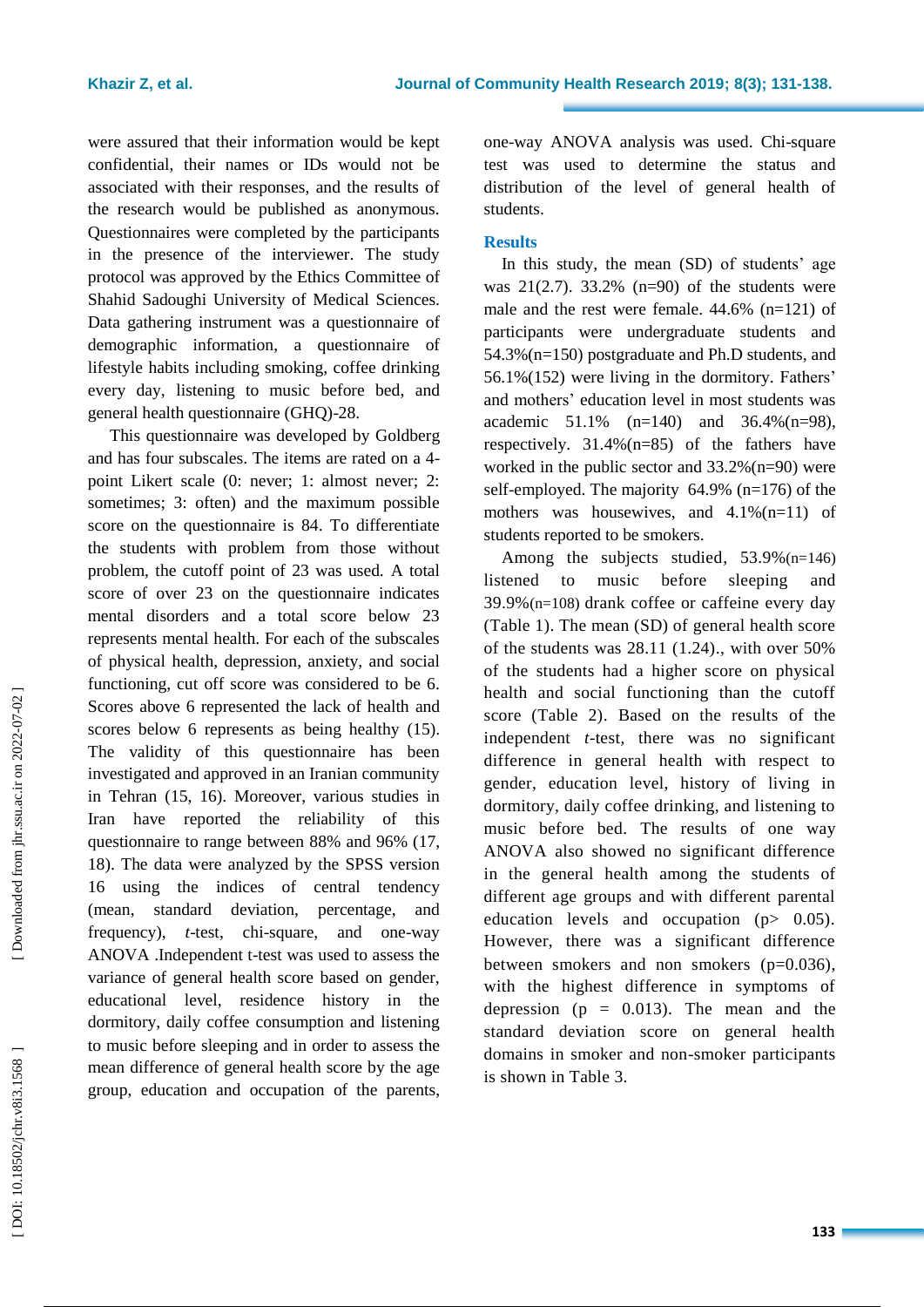| <b>Variable</b>                          |                                                                                             | Mean                             | <b>SD</b>                        | ${\bf P}$ |
|------------------------------------------|---------------------------------------------------------------------------------------------|----------------------------------|----------------------------------|-----------|
| Age                                      | 18-23<br>24-29<br>30-37                                                                     | 28.02<br>29.12<br>27             | 13.31<br>11.91                   | 0.89      |
| Gender                                   | Male<br>Female                                                                              | 27.47<br>28.43                   | 12.27<br>12.56                   | 0.56      |
| <b>Education</b> level                   | Undergraduate<br>Postgraduate and doctoral                                                  | 26.61<br>29.29                   | 12.18<br>12.57                   | $0.09*$   |
| <b>Father Education level</b>            | Illiterate<br>Lower than high school diploma<br>high school diploma<br>University education | 22<br>25.75<br>28.57<br>28.93    | 2.64<br>10.60<br>12/85<br>13.14  | 0.38      |
| <b>Mother Education level</b>            | Illiterate<br>Lower than high school diploma<br>high school diploma<br>University education | 22.71<br>12.36<br>30.78<br>28.69 | 4.30<br>12.36<br>13.68<br>11.94  | 0.07      |
| Father employment                        | Employee<br>Self-employed<br>Retired and on pension<br>Others                               | 27.18<br>28.78<br>28.20<br>29.18 | 13.43<br>12.94<br>11.85<br>7.26  | 0.85      |
| Mother employment                        | Employee<br>Self-employed<br>Retired and on pension<br>housewive                            | 29.61<br>30.61<br>28.05<br>27.46 | 12.40<br>14.71<br>11.94<br>12.38 | 0.62      |
| Coffee Consumption during the Day        | Yes<br>No                                                                                   | 28.60<br>27.80                   | 13.32<br>11.88                   | 0.62      |
| Listening to Music before Going to Sleep | Yes<br>N <sub>o</sub>                                                                       | 28.52<br>27.66                   | 13.72<br>10.81                   | 0.58      |
| Residence History in Dormitory           | Yes<br>N <sub>o</sub>                                                                       | 29.28<br>26.60                   | 13.20<br>11.28                   | 0.09      |
| p<0.05                                   |                                                                                             |                                  |                                  |           |

**Table 1** . Students' general health status according to demographic characteristics

**Table 2** . Status and distribution the level of the general health of the students

| <b>Domains</b>          | <b>Health status</b> | <b>Frequency</b> | Percent | <b>Mean</b> | <b>SD</b> | <b>General Condition</b> |  |
|-------------------------|----------------------|------------------|---------|-------------|-----------|--------------------------|--|
| Physical Health         | Unhealthy            | 138              | 50.7    |             | 4.54      | Unhealthy                |  |
|                         | Healthy              | 127              | 46.7    | 7.40        |           |                          |  |
| <b>Anxiety Symptoms</b> | Unhealthy            | 114              | 41.8    | 6.19        | 4.39      | Unhealthy                |  |
|                         | Healthy              | 150              | 55.2    |             |           |                          |  |
| Social Function         | Unhealthy            | 249              | 91.6    | 11.78       | 3.10      | Unhealthy                |  |
|                         | Healthy              | 16               | 5.9     |             |           |                          |  |
| Depression Symptoms     | Unhealthy            | 60               | 20.5    |             | 4.43      | Healthy                  |  |
|                         | Healthy              | 209              | 77.7    | 3.56        |           |                          |  |
| General Health          | Unhealthy            | 147              | 54.4    |             | 1.24      | Unhealthy                |  |
|                         | Healthy              | 103              | 30.8    | 28.11       |           |                          |  |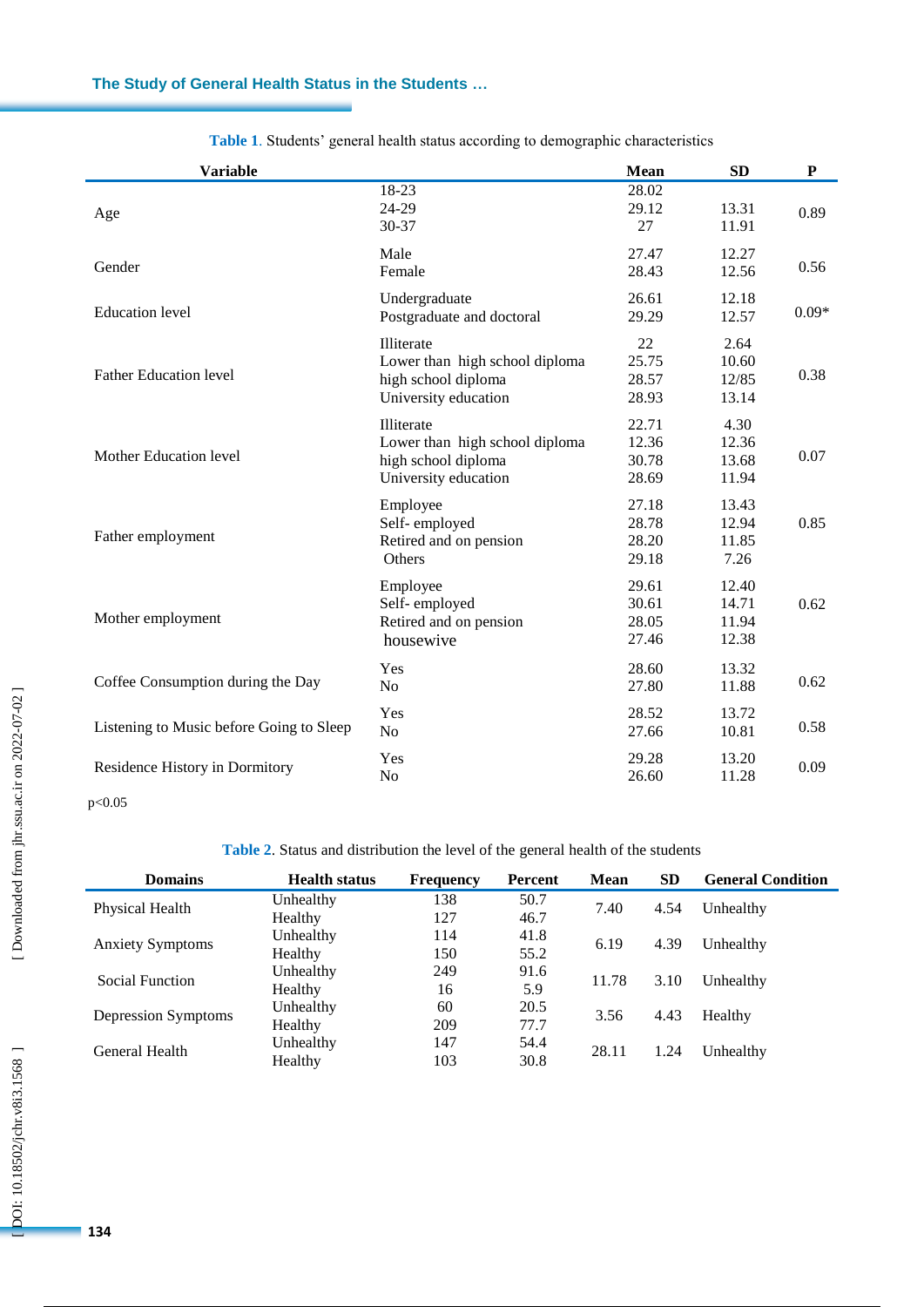|                         |             |       | <b>Smoking</b> |           |      |
|-------------------------|-------------|-------|----------------|-----------|------|
| domains                 | Yes         |       |                | р         |      |
|                         | <b>Mean</b> | SD.   | <b>Mean</b>    | <b>SD</b> |      |
| Physical Health         | 9.90        | 5.30  | 4.49           | 7.29      | 0.06 |
| <b>Anxiety Symptoms</b> | 8.45        | 5.75  | 6.09           | 4.32      | 0.08 |
| Social Function         | 11.63       | 2.41  | 11.78          | 3.13      | 0.87 |
| Depression Symptoms     | 6.66        | 5.69  | 3.42           | 4.32      | 0.01 |
| General health          | 35.81       | 15.73 | 27.76          | 12.20     | 0.03 |

**Table 3.** General health domains in smoker and non -smoker students

## **Discussion**

The aim of this study was to investigate the general health status of the students of Yazd University of Medical Sciences and related factors. The results of the present study showed that more than half of the students had general health disorders. This proportion is higher than the proportions obtained in similar research (19-21), which could be due to socioeconomic differences and the difference in welfare facilities (2 2). Regarding the depression, nearly one -fifth of the students had depressive disorder sympto m . According to studies carried out on the students, inside or outside of the country, the rate of depression was reported between 9.1% and 44.1 %.(23,24) The ratio of the patients in this study is in line with this expression. The average score on physical health, anxiety symptoms, and social function showed the presence of the disorder in these three domains. Contrary to the present study, the results of the research done by Adham et al. in Ardabil showed that the majority of medical students were healthy and only 2% of students had severe depression (2 5). N amazi et al. (201 5) observed that the majority of midwifery and nursing students were totally healthy, and in terms of the physical symptoms dimension, anxiety symptoms and sleep disorder, the majority of students were truly healthy and very few students suffered from severe depression, which is consistent with the result of our study ( 2 6). Moreover, in the present study, no significant differences in general health status, physical health, depression, anxiety and social functioning were observed among male and female students. In the study of Solgi et al. (2009), the severity of mental anomalies in men and women was similar

( 2 7) which is consistent with the present study . In the study of Niknam (2004) , on the fear of success and mental satisfaction, the difference between girls and boys in univariate analysis was not significant ( 2 8). In the study of the general health status of nursing students of AJA Medical University, there was no significant difference in general health among boys and girls (29). This result is also consistent with the result of the current study. According to the researchers, the difference in the prevalence of mental disorders in various studies can be attributed to several factors such as the differences in the participants and the data collection instruments. In the present study, the mean general health score was significantly higher in smokers in comparison with non smokers. In other words, smokers had lower general health. In this regard, the greatest difference between smokers and non smokers was related to depression. According to the Mental Health Institute in London, there are twice as many depressed smokers as non -depressed smokers ( 3 0), which is in line with the results of our study. Similarly, Horn et al. found that young smokers were more likely to experience psychological problems, including depression and anxiety (3 1). Therefore, it can be argued that the two variables of smoking and general health disorder are likely to reinforce each other in a vicious circle. Therefore, relevant interventions in this field can discontinue this adverse reinforcement chain through stopping the smoking factor, and creating a health -promoting environment, especially for students. It will pave the way for improving mental health among students, especially smokers. However, according to the study of Ratschen et al. that confirmed the impact of smoking on increased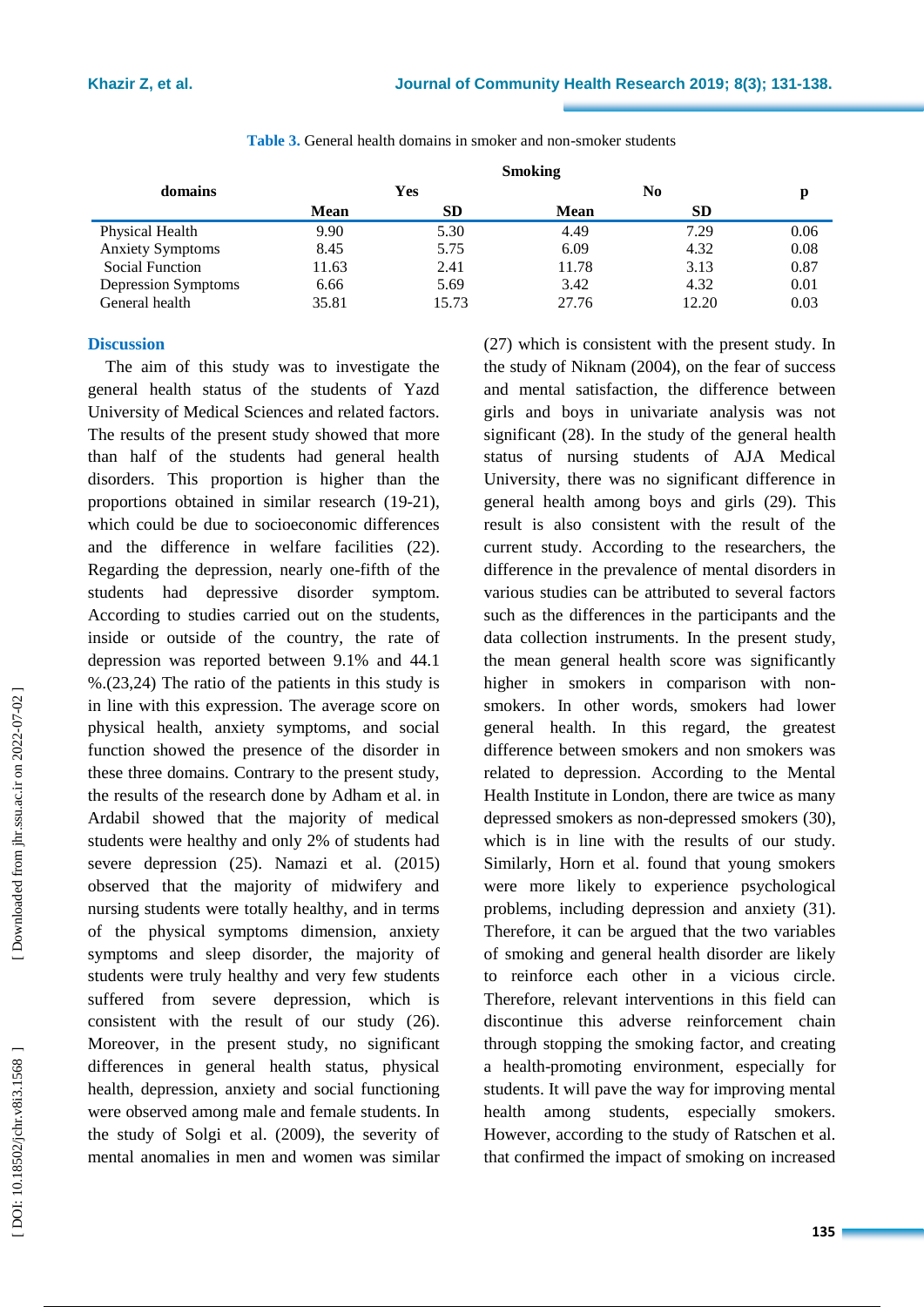use of antidepressants in students and reported the occurrence of psychological problems in a high proportion of smokers, the above argument regarding the provision of interventions appropriate for smoking cessation, depression and antidepressants taking can be approved and emphasized further(3 2). There was no significant relationship between the mean of general health score with the student's age, and the educational level and their parent's educational level. Regarding the relationship between the age and educational level of students with general health score, the results of this study are consistent with the results of the studies carried out by Yousefi and Baratali ( 3 3), Golami et al . ( 3 4), Yousefi and Mohamadkhni (35). In the study of Zareipour et al. (3 6 ) which was done on pre -university students, only mother's education had a significant relationship with mental health.The reason of this contradiction is the difference in the population studied.

Another finding of the present study was the lack of association between general health and certain habits such as daily coffee drinking and listening to music before bed. In a study done at an elementary school, a significant relationship was observed between general health and coffee drinking, so that high coffee drinking was a predictor of anxiety (3 7). In several studies conducted on adults, there was a significant difference in the general health among the people who drink coffee and those who do not ( 3 8, 39). These inconsistencies in the results may be due to the difference in the studied populations and the education levels of the participants in the above cited studies and our study.

Regarding the relationship between listening to music before bed and the general health in some studies in which the effects of music on stress reduction were studied in various demographic groups, including students, the elderly and patients, music was used to reduce stress ( 4 0, 4 1 ). These differences will probably be described by cultural differences and the tools used in the studies .The limitations of this study include its cross -sectional design and the self-report data that can influence discovering contributing factors and data credibility, respectively. Besides, designing mixed studies on students' general health seems to be particularly effective in explaining and elucidating the students' general health status and effective factors on their condition. It is also necessary to suggest ways to improve their general health .

## **Conclusion**

Considering the significant proportion of students with general health disorder and their undesirable health status, especially depression in smokers, it seems essential to plan for counseling and providing preventive services to improve the health of the significant proportion of students. Since the students of different medical sciences in the future are responsible for maintaining and improving the health of the community, doing efforts to improve their general health status will be of great importance.

## **Acknowledgements**

This article is the result of the project approved by the ethical committee in Shahid Sadoughi University of medical sciences in 2016, numbered as IR.SSU.SPH.REC.1395.204 . The authors gratefully thank the financial support of the honorable Deputy of Research and Technology and the collaboration of the students of Shahid Sadoughi University of Medical Sciences in Yazd.

#### **Conflict of Interest**

There are no conflicts of interest to declare.

#### **References**

1. Mehri A, Sadighi Someh Kochak Z. Investigating the status of mental health and some related factors in students Sabzevar Universities in 2009 .Journal of Islamic Azad University of Medical Sciences 2011; 21(4):298 -304.

<sup>2.</sup> Shojaee M, French C. The relationship between mental health components and locus of control in youth. Psychology. 2014;5(08):966 .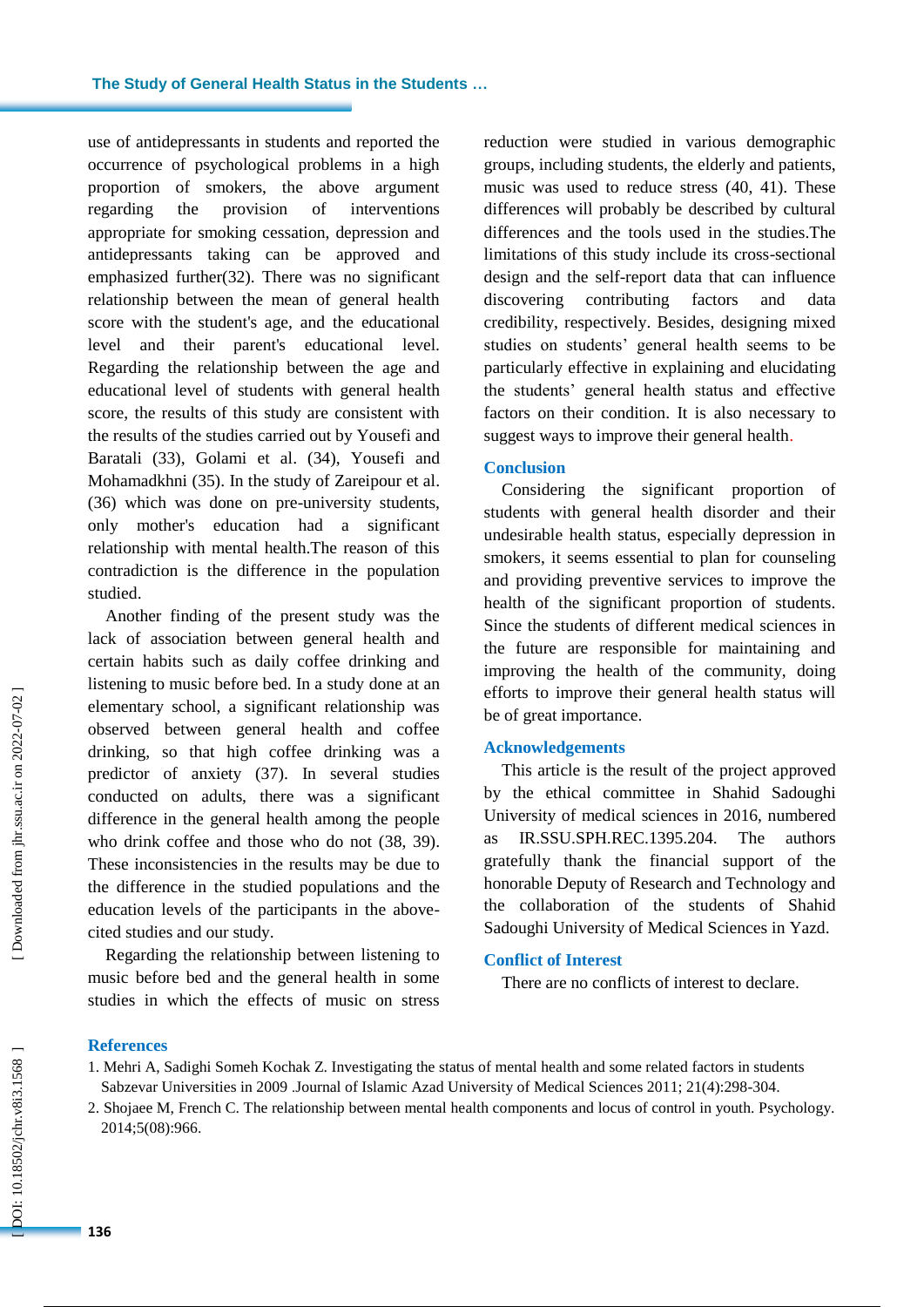3. Hashemi Nazari S, hosravi J, Faghizadeh S, et al. Investigation of mental health among fire stations' staff. Hakim. 2007; 10(2):56 -64. .[persian]

- 4. Safdari Dah Cheshmeh F, Del Aram M, parvin N, et al. Factors affecting in academic achievement of students in nursing and midwifery school, Shahr-e-KordUniversity of Medical Sciences. Journal of ShahreKord University of Medical Sciences. 2007; 9(3): 71 -77.[persian]
- 5. Bahreinian SA, Ghasemi M. The investigation of mental health among students at ShahidBeheshti University of Medical Science. Teb & Tazkieh. 2002; 43:65 -75. .[persian]
- 6 . Asadi M, Baratisede F, Bahamani B, et al. Investigation of mental health and self -esteem in male and sport studentswhod participated in the first sport Olympiad at Universities of country. Journal of Teb va Tazkieh. 2003; (44): 43 -49 .[persian]
- 7 . Hoseini SH, Kazemi sh, Shahbaznejad L. The relationship between sport and mental health among students. Journal of Mazendaran University of Medical Science.2007; 53:97 -104.
- 8 . Poordehghan M, Danesh AR, Esmaeily HA. Job stress andhypertensionamong nurses. Journal of AndishevaRaftar. 2004; 11(1):81 -88.[persian]
- 9 . Cho YB, Haslam N. Suicidal Ideation and Distress amongmmigrantAdolescents: The Role of Acculturation, Life Stress, and Social Support. Journal of Youth and Adolescence. 2010; 39(4):370-379.
- 10 . Soleymanjahi H. Inter -relation between occupational stress and job satisfaction among the employees of organizations in Ilam, 2001. 2004
- 1 1 . Beddoe AE, Murphy So. Does mindfulness decress stress and foster empathy among nursing students? jnurs Educ.2004 ; 43(7): 305 -120.
- 1 2 . Nariman A**,** [Akbarzadeh](http://journals.ajaums.ac.ir/search.php?sid=1&slc_lang=en&auth=Akbarzadeh) M, [Hamzeh](http://journals.ajaums.ac.ir/search.php?sid=1&slc_lang=en&auth=Hamzeh) M **.** [Evaluation of general health in medical students of AJA university of](http://journals.ajaums.ac.ir/browse.php?a_id=561&sid=1&slc_lang=en&ftxt=1)  [medical sciences, 2009](http://journals.ajaums.ac.ir/browse.php?a_id=561&sid=1&slc_lang=en&ftxt=1) .Annals of Military and Health Sciences Research. 2010; 8(1): 49-55. [persian]
- 1 3. Yousefi F, Mohamadkhani M. Investigation of students' mental health at Kurdistan University of Medical Science and it related with age, gender and their academic courses. Medical Journal of Mashhad University of Medical Sciences. 2014; 56(6): 354-361.
- 1 4 . Lane R,Mc Donald G. Reducing the economic burden of depression. Int Clin Psychopharmacol.1994; 9(4): 229 -43 .
- 1 5. [Noorbala AA ,Bagheri yazdi S A, Mohammad K.The Validation of General Health Questionnaire](http://hakim.hbi.ir/article-1-464-en.pdf) 28 as a [Psychiatric Screening Tool. Hakim Research Journal. 2009; 11\(4\): 47](http://hakim.hbi.ir/article-1-464-en.pdf) - 53. .[persian]
- 1 6. Taghavi M R. Barresie Etebar va ravaei porseshnameye salamate omoomi (GHQ). Journal of psychology.2001;5(4): 381 -398. [Persian]
- 1 7 . Yaghoubi N, Nasr M, Shahmohammadi D. Epidemiological study of mental disorders in urban and urban areas of SoumaahSara city - Gilan. Andisheh and Raftar Journal.1995; 4: 55 - 65. [Persian]
- 1 8. Alavi SS, Merasi MR, Janatifard F, et al. A survey of relationship between psychiatric symptoms and internet addiction in students of Isfahan Universities. Scientific Journal of Hamedan University of Medical Sciences and Health Services 2010; 17(2): 57 -65. [Persian]
- 19. Mohammad Beigi AL, Mohamad salehi N, Ghamari F, et al. Depression symptoms prevalence, general health status and its factors in dormitory students of Arak Universities 2008. AMUJ. 2009; 12(3): 116 -23.[Persian]
- 2 0. Banihashemian K, Seif M, Moazzen M. Relationship between pessimism, general health and emotional intelligence in college students at Shiraz University and Shiraz University of medical sciences. JBUMS. 2009;11(1): 49 -56. [Persian]
- 2 1 . Afshari Z, Rakhshani M. Factors Related to Mental Health of Students in Zabol University of Medical Sciences. Journal of Neyshabur University of Medical Sciences.2014:2(3):28 -36.[Persian]
- 2 2. Rothenberg D. Supporting girls in early adolescence. [Eric Digest]. Eric clearing house on elementary and early childhood education urbane IL; 1995: 1 -6. [www.eric.ed.gov](http://www.eric.ed.gov/) .
- 2 3. Karimi Zarchi AA, Tavallaii SA, Adibzadeh AR,et al. Prevalence rate and related factros of depression in medical students. Kowsar Medical Journal. 2003;8(3): 231 -4.[persian]
- 2 4. Rafiei M, Mosavipour S , Aghanajafi M.Happiness, mental health, and their relationship among the students at Arak University of Medical Sciences in 2010. Journal of Arak University of Medical Sciences 2012,15(3):15 -25 .[persian]
- 2 5. Adham D, Salem Safi P, Amiri M, et al, [The Survey of Mental Health Status in Ardabil University of Medical](http://jarums.arums.ac.ir/article-1-307-en.pdf)  [Sciences Students in 2007](http://jarums.arums.ac.ir/article-1-307-en.pdf)-2008. [J Ardabil Univ Med Sci](http://jarums.arums.ac.ir/browse.php?mag_id=24&slc_lang=en&sid=1). 2008;8(3); 229[-234.](http://jarums.arums.ac.ir/browse.php?mag_id=24&slc_lang=en&sid=1) [persian].